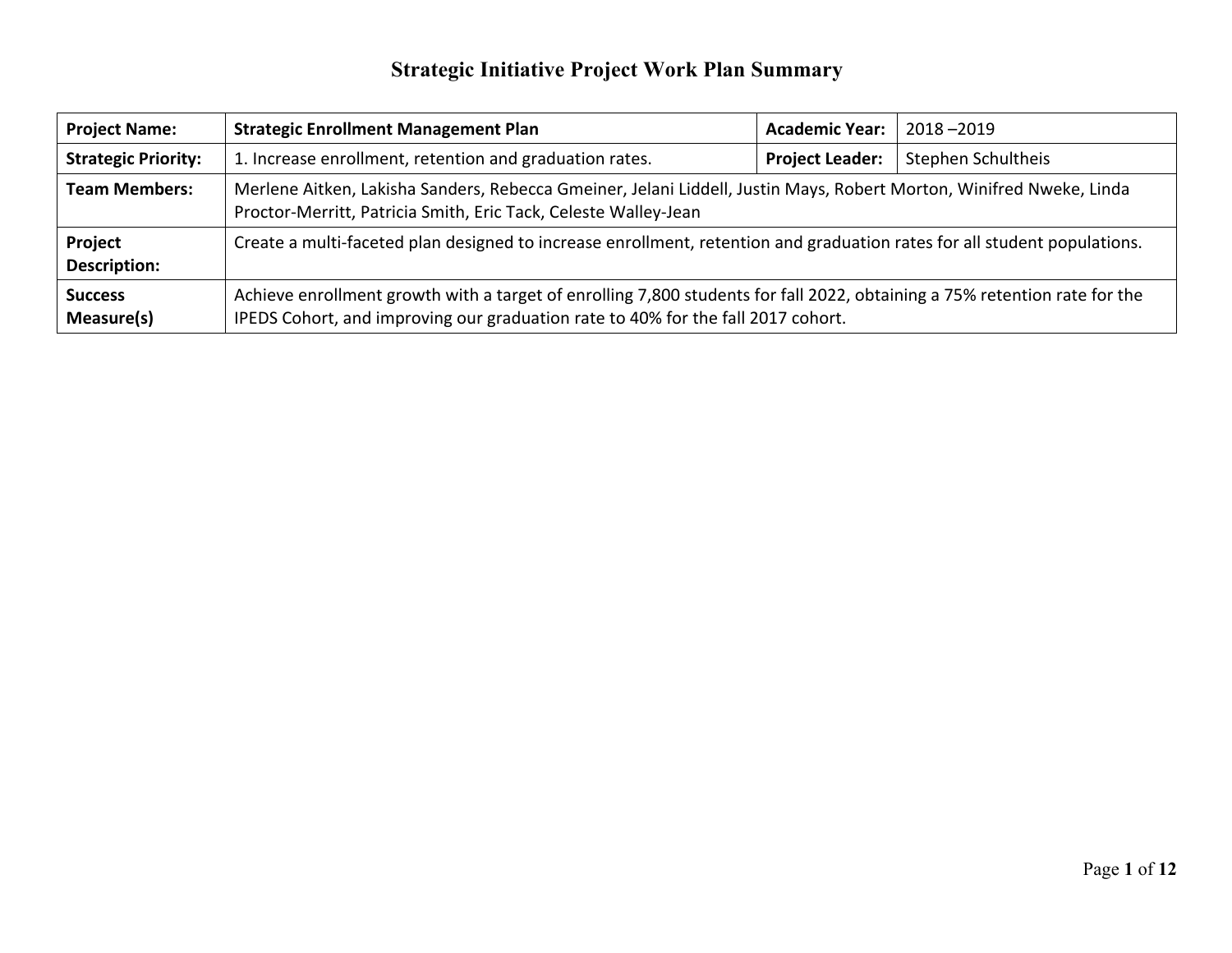| #              | <b>MAJOR TASKS / Action Steps</b>                                                      | <b>Target</b><br>Date | <b>Responsibility</b> | Deliverable(s) / Notes                                                                                                                                                                                                                                                                                             |
|----------------|----------------------------------------------------------------------------------------|-----------------------|-----------------------|--------------------------------------------------------------------------------------------------------------------------------------------------------------------------------------------------------------------------------------------------------------------------------------------------------------------|
| $\mathbf{1}$   | Increase Dual Enrollment (DE) student enrollment to<br>815 for fall 2022               | <b>July 2017</b>      | <b>DE/Admissions</b>  | This goal seeks to continue to increase the new<br>students enrolled in DE through the increase of<br>leads, communication, and improvements in<br>process. We successfully achieved this goal early as<br>we reached 949 DE students for fall 2018.                                                               |
|                | List Buys for ACT/SAT and Communication Plan                                           |                       |                       | Completed                                                                                                                                                                                                                                                                                                          |
|                | Development of University Collateral to Include DE.                                    |                       |                       | Completed and Ongoing. We have developed<br>common promotional material with an added insert<br>for DE prospective students. We are beginning to<br>work on common presentations.                                                                                                                                  |
|                | HS DE Staff to Attend Counselor Appreciation Day                                       |                       |                       | <b>Completed and Ongoing</b>                                                                                                                                                                                                                                                                                       |
|                | Develop Online Application                                                             |                       |                       | Completed                                                                                                                                                                                                                                                                                                          |
| $\overline{2}$ | Increase the percentage of DE seniors who<br>matriculate at Clayton State to 20%.      | <b>July 2018</b>      | <b>DE/Admissions</b>  | This goal seeks to develop recruitment strategies of<br>our current DE students attending Clayton State as<br>well as improve our communication strategies to<br>these potential students. We have increased the<br>matriculation rate from 8% of our Fall 2014 DE<br>seniors to 11% for our Fall 2017 DE seniors. |
|                | Admissions to assist with Henry DE Orientation -<br><b>Connect Recruitment Message</b> |                       |                       | We have restructured our staff at the Henry County<br>Site as well as our DE leadership. We will need to<br>evaluate this goal based on our current structure.                                                                                                                                                     |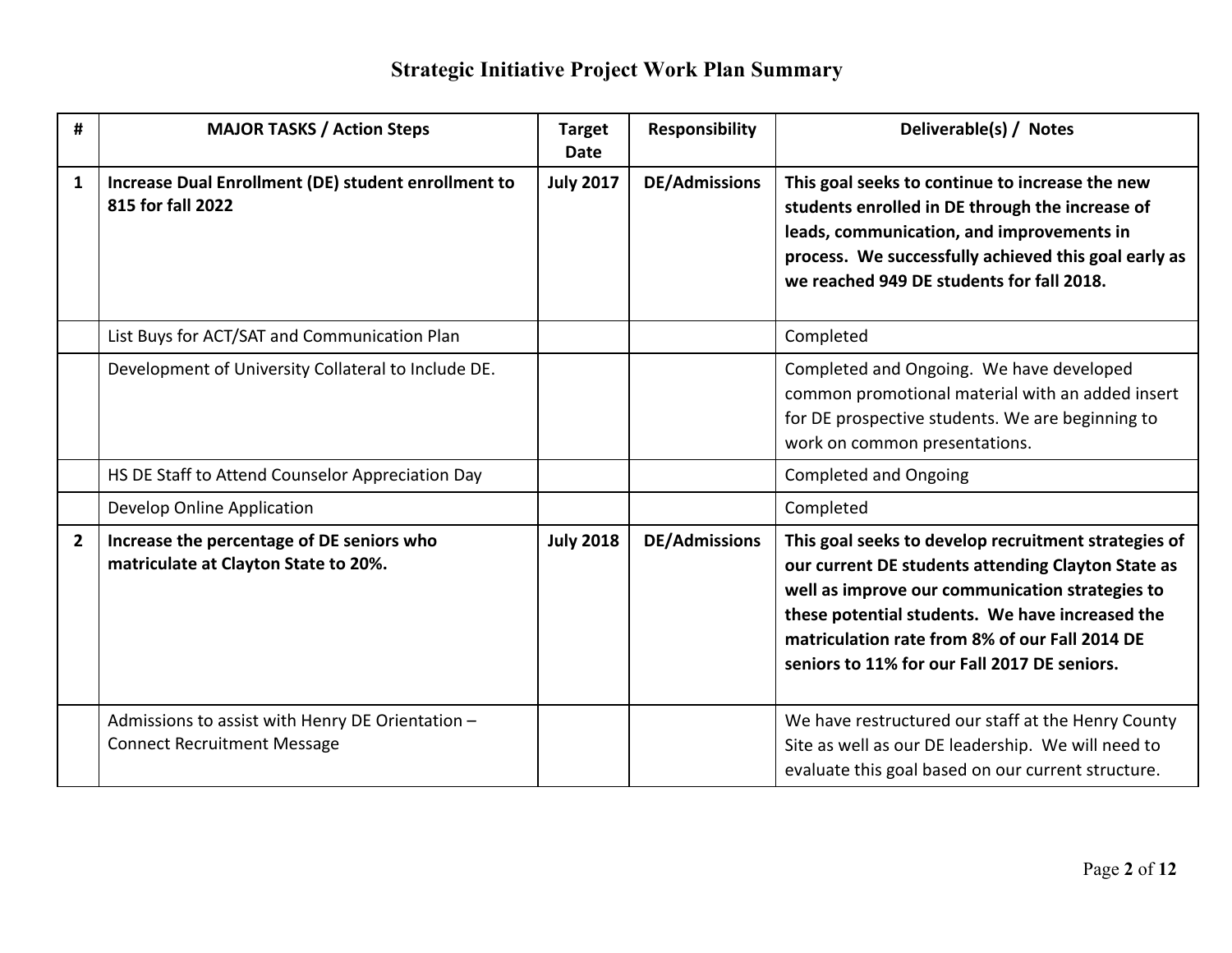|    | <b>BRM Campaign for DE</b>                                                               |                   | Completed and Ongoing - We developed a<br>communication campaign to current DE students<br>seeking to recruit them as matriculated students.<br>We are now exploring opportunities to grow that<br>campaign through programmatic messages and early<br>acceptance.                                                          |
|----|------------------------------------------------------------------------------------------|-------------------|-----------------------------------------------------------------------------------------------------------------------------------------------------------------------------------------------------------------------------------------------------------------------------------------------------------------------------|
|    | Capture Intended Major and Develop Programmatic<br><b>Conversion Strategies</b>          |                   | In progress - While we are capturing the intended<br>major, we still need to develop the communications<br>to utilize the intended major (Completed and<br>Ongoing - We are capturing intended major. With<br>our new CRM we are able to create custom<br>messages to use with the intended major we are<br>now capturing). |
|    | Student Affairs Presentation to Henry and Fayette Sites<br>of DE students                |                   | In Progress - With a new VP for Student Affairs we<br>need to create a new video highlighting our Student                                                                                                                                                                                                                   |
|    | <b>Student Affairs Post Card</b>                                                         |                   | Affairs Division. (Completed and Ongoing - Student<br>Affairs created a video from the Vice President for<br><b>Student Affairs highlighting the Division as a</b><br>recruitment tool. This video was emailed to all DE<br>students. With a new VP for Student Affairs we will<br>be seeking to create a new video).       |
| 3  | Increase the undergraduate new student enrollment<br>for fall, spring, and summer terms. | <b>Admissions</b> | This section contains multiple strategies which are<br>divided into separate sub goals for accountability<br>purposes and to assist in resource allocation.                                                                                                                                                                 |
| 3a | Sub goal 1: Increase communication to prospective<br>students at the inquiry stage.      |                   | Through this effort we were able to realize an<br>increase from 28.7% for fall 2016 and 30.9% for fall<br>2017 to 31% for fall 2018 of students who applied to<br>enrolled.                                                                                                                                                 |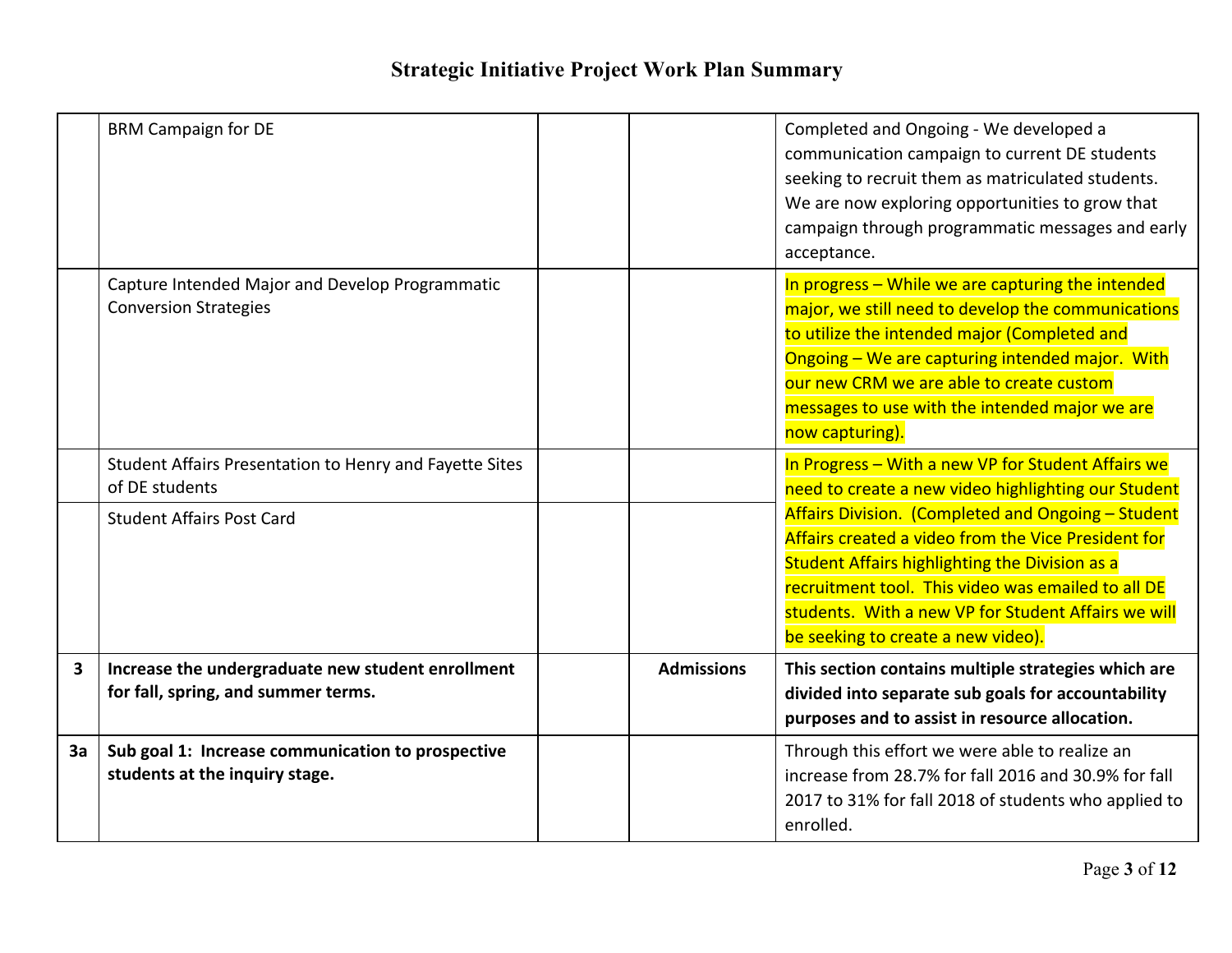|                | SCU - Merge outbound calls with inbound calls.                                                                                                                                        | <b>July 2017</b> |                   | Completed                                                                                                                                                                                                                                                                                                                                                                                                                           |
|----------------|---------------------------------------------------------------------------------------------------------------------------------------------------------------------------------------|------------------|-------------------|-------------------------------------------------------------------------------------------------------------------------------------------------------------------------------------------------------------------------------------------------------------------------------------------------------------------------------------------------------------------------------------------------------------------------------------|
|                | SCU - Currently staffed with 5 student workers. Shift to<br>1 FT with 2 student workers for July 2018 and 2 FT with<br>2 student workers for July 2019.                               | <b>July 2018</b> |                   | Completed and Ongoing. We now have a SCU<br>Coordinator as the full-time employee.                                                                                                                                                                                                                                                                                                                                                  |
|                | SCU - Call inquiries                                                                                                                                                                  | <b>July 2018</b> |                   | Ongoing. We are calling inquires using our SCU and<br>an outsourced company. Due to the volume of<br>inquiries we are strategically making calls to<br>populations that are likely to apply.                                                                                                                                                                                                                                        |
| 3 <sub>b</sub> | Increase the reach and impact of the high school<br>recruiting activities through greater inquiry<br>conversion and increasing the generation of inquiries<br>through targeted areas. |                  | <b>Admissions</b> | Through this effort we increased our freshmen<br>enrollment (including Bridge and Early Start<br>students) 1% over fall 2017 which was a 9.8%<br>increase over fall 2016. This brought us to a historic<br>high of 627 new freshmen students.                                                                                                                                                                                       |
|                | Traditional - Add Recruiter                                                                                                                                                           | <b>July 2018</b> |                   | Completed - Based on our success we have<br>requested an additional high school recruiter. The<br>additional recruiter will decrease the average<br>number of high impact schools from 12 to 9 and for<br>medium from 7 to 5. This will also assist us in<br>coverage when a recruit leaves Clayton State. We<br>are exploring the creation of a senior recruiter as a<br>means of providing advancement and employee<br>retention. |
|                | Traditional - Modify recruitment model                                                                                                                                                | <b>July 2018</b> |                   | Completed                                                                                                                                                                                                                                                                                                                                                                                                                           |
|                | Traditional - Develop Low, Medium, High Impact<br><b>School Strategy</b>                                                                                                              | <b>July 2018</b> |                   | Completed                                                                                                                                                                                                                                                                                                                                                                                                                           |
|                | Traditional - Add part-time recruiter                                                                                                                                                 | <b>July 2017</b> |                   | Completed - Not Renewed. We are exploring the<br>use of an athletic staff member as a part-time<br>recruiter.                                                                                                                                                                                                                                                                                                                       |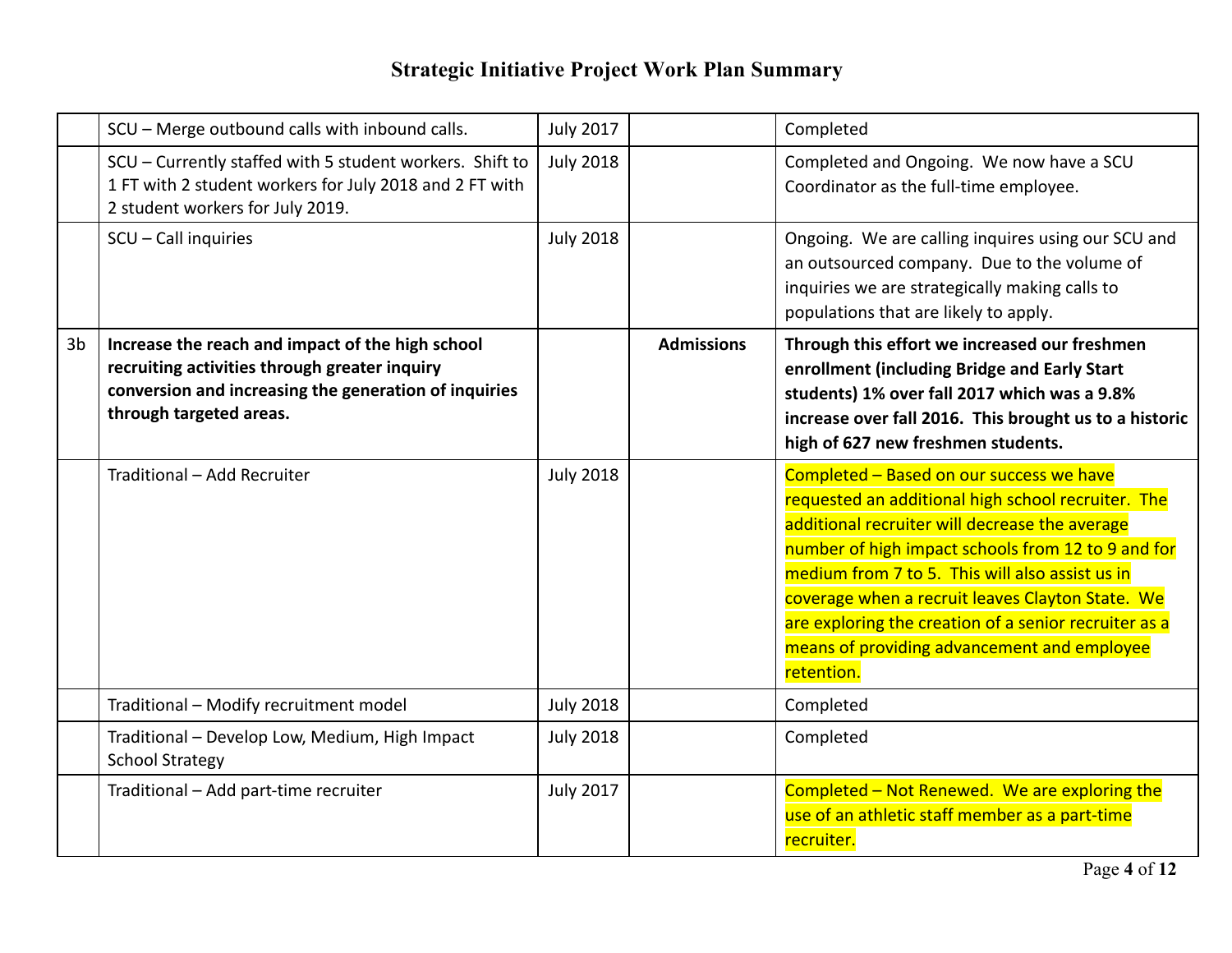|                | Traditional - Strategic use of list buys                                                                                        | <b>July 2017</b>          |                   | Completed                                                                                                                                                                                                                                                                                                                                                                                                                                                                                                                                                                                                                                                                                                                                                        |
|----------------|---------------------------------------------------------------------------------------------------------------------------------|---------------------------|-------------------|------------------------------------------------------------------------------------------------------------------------------------------------------------------------------------------------------------------------------------------------------------------------------------------------------------------------------------------------------------------------------------------------------------------------------------------------------------------------------------------------------------------------------------------------------------------------------------------------------------------------------------------------------------------------------------------------------------------------------------------------------------------|
|                | Tours - Increase campus tours 25% each year                                                                                     | July<br>2017-July<br>2019 |                   | Completed. We have increased our tours from 784<br>in 2015-2016 to 3,048 in 2018-2019. This is causing<br>us to evaluate our staffing levels to support our<br>Admission's Events team. We are considering<br>converting a part-time position to full-time to<br>provide additional assistance with this effort.                                                                                                                                                                                                                                                                                                                                                                                                                                                 |
|                | Develop opportunities for new students to start in the<br>summer that would normally start in the fall (Bridge,<br>Early Start) | July<br>2017/20<br>18     |                   | Completed and Ongoing. Bridge student enrollment<br>increased to 89 matriculated students. Early Start<br>started with 8 students.                                                                                                                                                                                                                                                                                                                                                                                                                                                                                                                                                                                                                               |
|                | Develop Staff and Faculty Recruiting Training Day                                                                               | <b>July 2018</b>          |                   | To be Addressed.                                                                                                                                                                                                                                                                                                                                                                                                                                                                                                                                                                                                                                                                                                                                                 |
| 3 <sub>c</sub> | Add technology which will benefit recruiting,<br>processing, and reporting within the Admissions<br><b>Office</b>               | <b>July 2018</b>          | <b>Admissions</b> | Ongoing - We have implemented multiple solutions.<br>In addition, we have restructured our staffing levels<br>to add a full-time position to the processing team.<br>TargetX - New CRM which will assist us with<br>communications and pool management. We<br>launched TargetX during the spring 2018 term. We<br>are currently working with ITS to expand our<br>institutional knowledge relating to TargetX. We are<br>seeking to improve reporting and maximizing our use<br>of the software.<br>Captricity - Software that scans inquiry cards and<br>creates a database for us to upload in place of having<br>inquiries manually added into our CRM.<br>Sparrow - In-house texting solution that increases<br>our communication with prospective students. |
|                | Add a CRM for Admissions                                                                                                        | <b>July 2018</b>          |                   | Completed                                                                                                                                                                                                                                                                                                                                                                                                                                                                                                                                                                                                                                                                                                                                                        |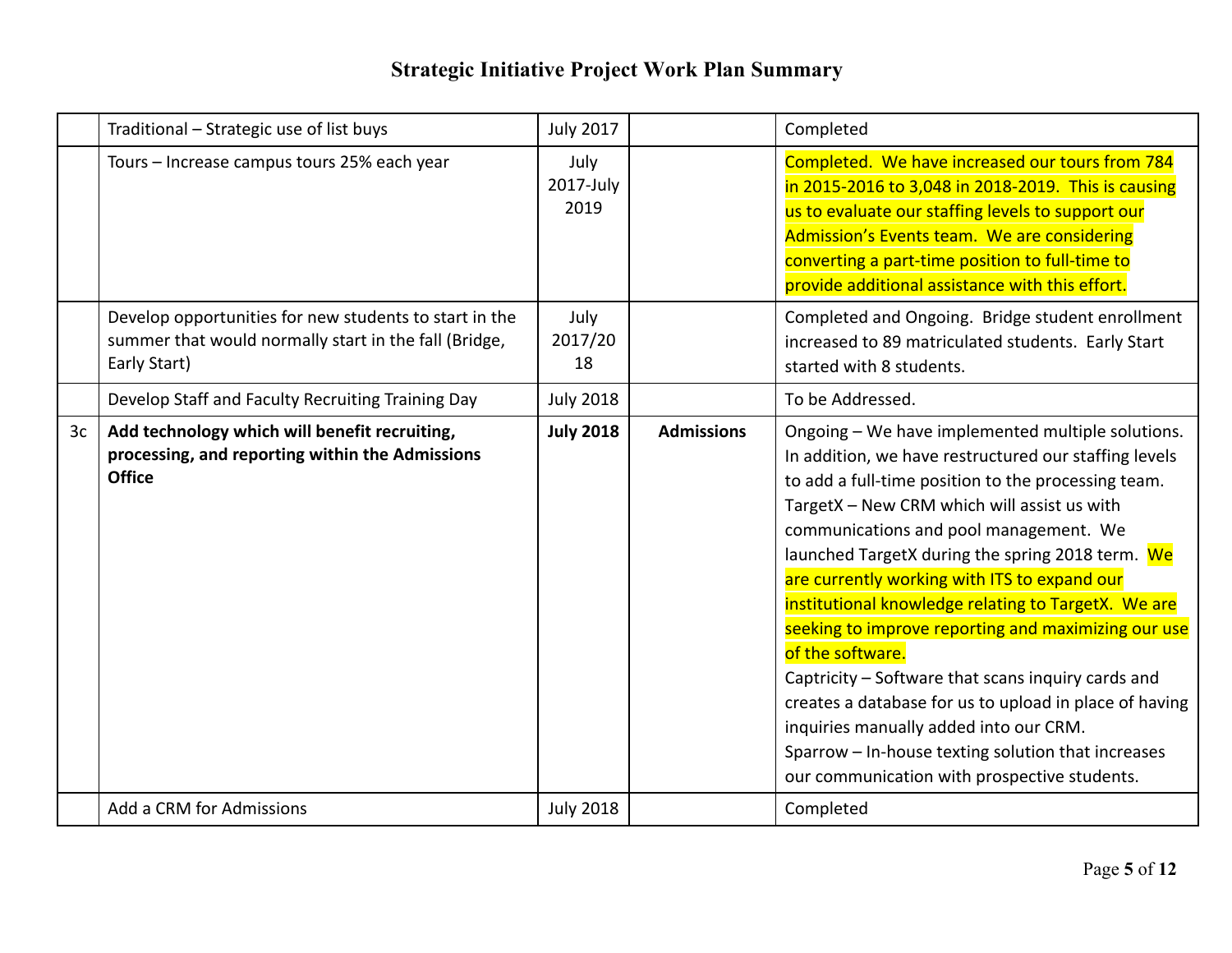|    | Improve the speed and efficiency of lead and<br>application processing. Introduce document readers<br>and evaluate staffing levels.                                                                                                  | <b>July 2018</b>            | Completed.                                                                                                                                                                                                                                                                                                                                                                                                                                           |
|----|--------------------------------------------------------------------------------------------------------------------------------------------------------------------------------------------------------------------------------------|-----------------------------|------------------------------------------------------------------------------------------------------------------------------------------------------------------------------------------------------------------------------------------------------------------------------------------------------------------------------------------------------------------------------------------------------------------------------------------------------|
| 3d | Increase new international student enrollment by 15<br>for fall 2017 (above fall 2016 levels) with increases of<br>5 or more each fall to reach a goal of 40 new<br>international students in fall 2022 (above fall 2016<br>levels). | <b>July 2017</b><br>$-2022$ | We have accomplished the strategies associated<br>with this goal. We have not realized growth in this<br>area due to significant changes in the scholarship<br>offered by the Saudi Arabian Cultural Mission<br>(SACM) which has historically led our international<br>enrollment. We will need to reset our goal. We<br>have increased our new international student<br>enrollment for fall 2018 (from 23 to 37) and spring<br>2019 (from 1 to 10). |
|    | Designate a Recruiter, establish a travel budget,<br>purchase names, add an international coordinator, and<br>utilize the IEP Program as a feeder for matriculated<br>students.                                                      |                             | Completed - We made a decision to have a<br>Coordinator of International Admissions and will re-<br>evaluate the need to have additional staff in the<br>future. We have started to utilize recruiting agents<br>as part of our recruiting strategies. We have<br>established a goal to enroll 2-3 new international<br>students for fall 2019 and 10 for fall 2020.                                                                                 |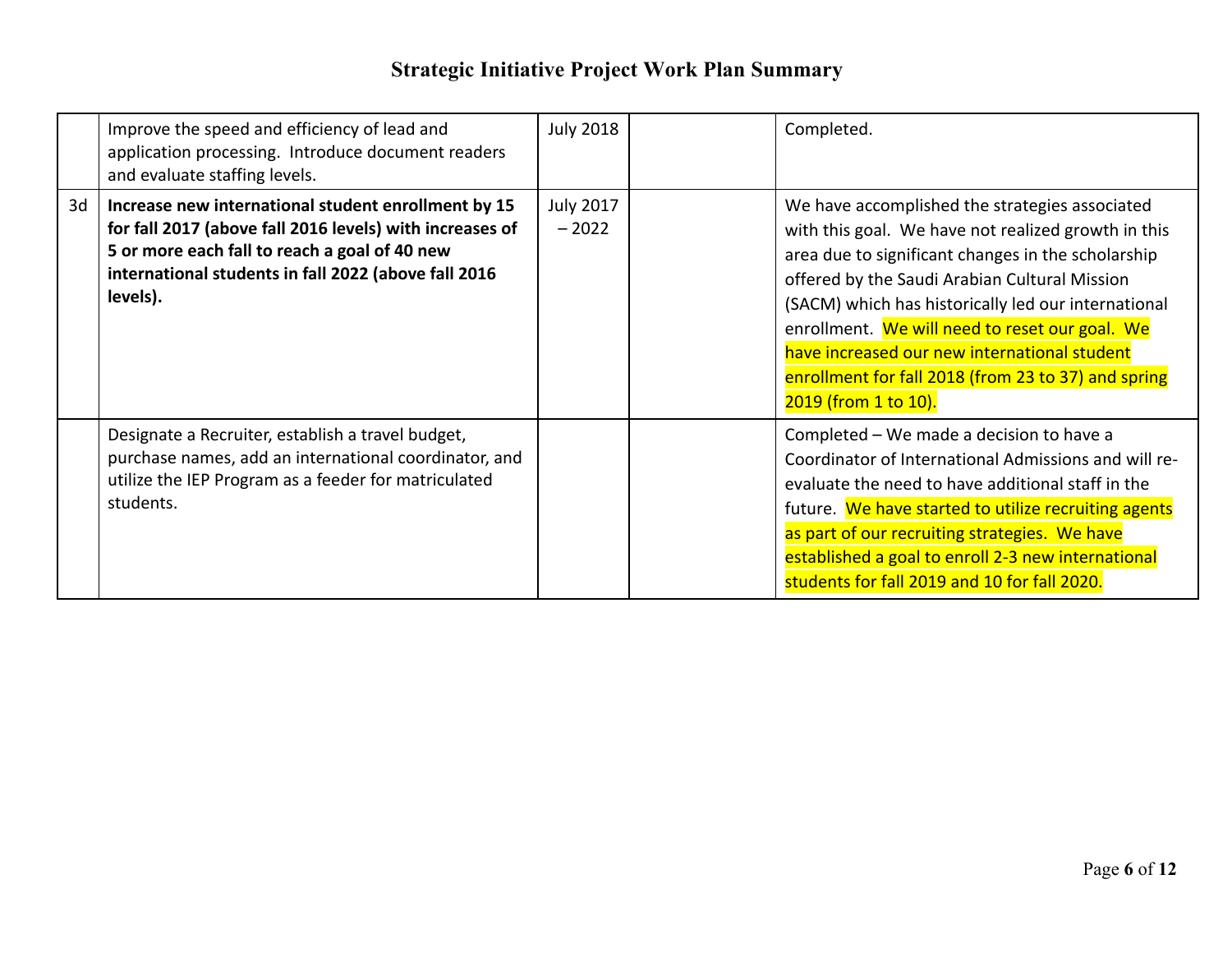| 3e | Grow transfer and non-traditional enrollment through<br>the development of partnerships, articulation<br>agreements, and strategic direct mailing efforts. |                       | <b>EM/Admissions</b><br>/Academic<br><b>Affairs</b> | With the addition of a corporate recruiter we have<br>been able to add additional corporate partners and<br>are continuing to grow our relationships. We are in<br>the process of developing an articulation<br>agreement with the entire TCSG which will include<br>a sampling of their courses as well as with Southern<br><b>Crescent. Through this process we have developed</b><br>an articulation template, a process to add<br>agreements, and revisited our transfer of credit<br>policy. We will use this to begin the discussion of<br>what would make a strong partnership. Transfer<br>enrollment realized a drop this fall making this area<br>a significant priority. |
|----|------------------------------------------------------------------------------------------------------------------------------------------------------------|-----------------------|-----------------------------------------------------|-------------------------------------------------------------------------------------------------------------------------------------------------------------------------------------------------------------------------------------------------------------------------------------------------------------------------------------------------------------------------------------------------------------------------------------------------------------------------------------------------------------------------------------------------------------------------------------------------------------------------------------------------------------------------------------|
|    | Transfer - Develop partnership/articulation agreements<br>with Southern Crescent, Atlanta Technical, and Georgia<br>Piedmont                               | July<br>2018-<br>2019 |                                                     | In progress with Southern Crescent.                                                                                                                                                                                                                                                                                                                                                                                                                                                                                                                                                                                                                                                 |
|    | Military - Develop articulation agreement with Air<br><b>Force Community College</b>                                                                       | <b>July 2018</b>      |                                                     | To be addressed. We have charged a committee to<br>develop a recruiting strategy. This committee will be<br>presenting their plan at the end of Spring 2019.                                                                                                                                                                                                                                                                                                                                                                                                                                                                                                                        |
|    | Utilize BAS Program with change in block transfer credit<br>criteria.                                                                                      | <b>July 2018</b>      |                                                     | Completed.                                                                                                                                                                                                                                                                                                                                                                                                                                                                                                                                                                                                                                                                          |
|    | Add 2 Enrollment Corporate Partnerships per year<br>Add dedicated corporate partnership outreach staff;<br>part-time by 2018 and full-time by 2019         | July<br>2018/20<br>19 |                                                     | Completed. A full-time outreach staff has been<br>added. We are now on pace to add 2 partnerships<br>per year. We have presented at multiple County<br>Department of Education meetings to non-certified<br>teachers, 2 Amazon distribution centers, and are<br>making additional relationships with other potential<br>corporations.                                                                                                                                                                                                                                                                                                                                               |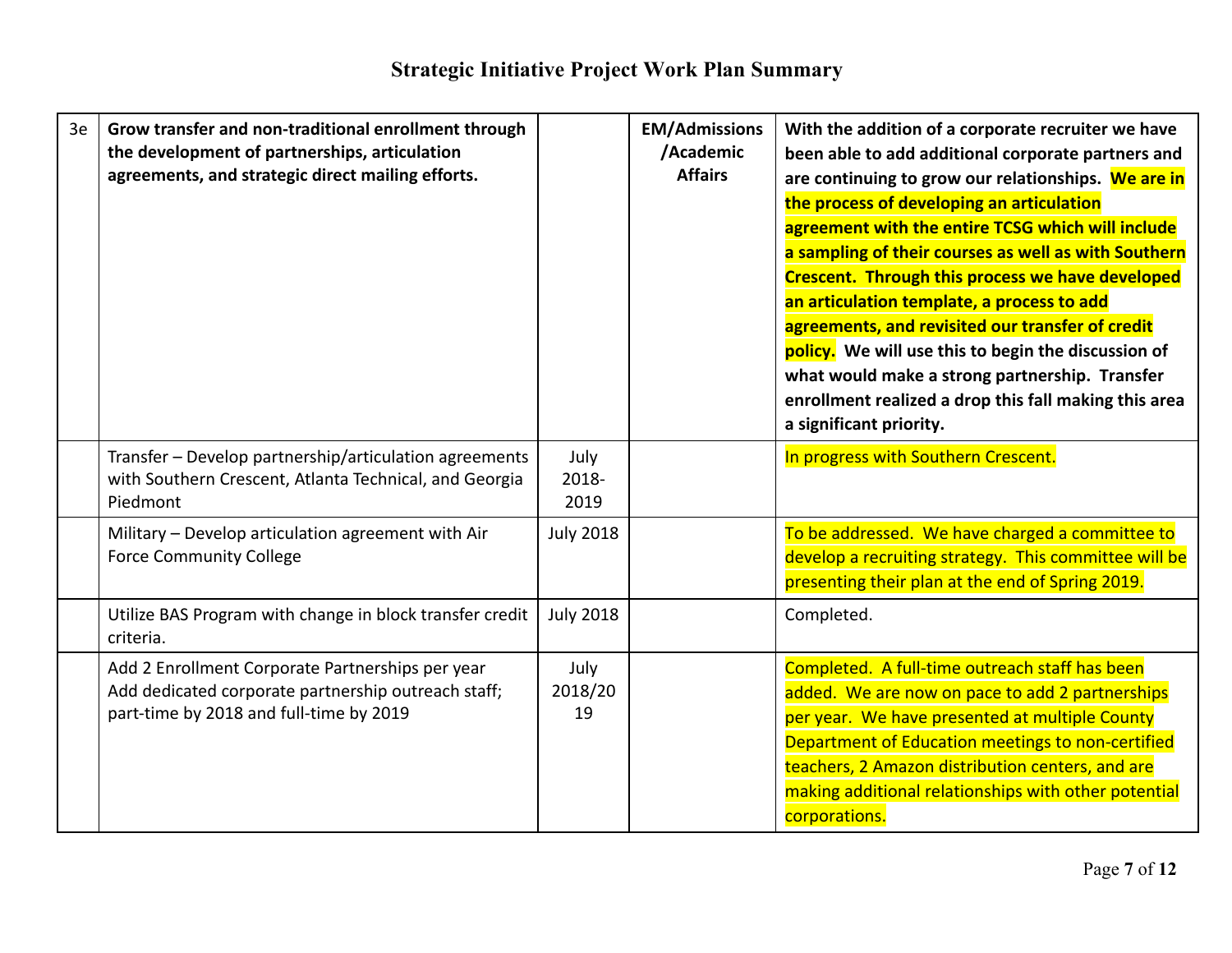|    | AJC Marketing Push                                                       | <b>July 2017</b> |                                                                 | Completed. We have launched the online MBA with<br>program marketing support. We are in the process<br>of continuing program marketing for the online MBA<br>as well as launching the MPA and online Psychology<br>programs.                                                                                                                                                          |
|----|--------------------------------------------------------------------------|------------------|-----------------------------------------------------------------|---------------------------------------------------------------------------------------------------------------------------------------------------------------------------------------------------------------------------------------------------------------------------------------------------------------------------------------------------------------------------------------|
| 3f | Revise new student and parent orientation programs                       | <b>July 2018</b> |                                                                 | We have restructured our student and parent<br>orientation programs to be more engaging. We will<br>continue to develop targeted strategies to use<br>orientation to assist with onboarding students. We<br>have requested mid-year funds to assist with a new<br>online orientation program.                                                                                         |
|    | Develop a more engaging and interactive onsite and<br>online orientation | <b>July 2018</b> |                                                                 | Ongoing                                                                                                                                                                                                                                                                                                                                                                               |
|    | Develop a parent multi-week orientation                                  | <b>July 2018</b> |                                                                 | To be addressed                                                                                                                                                                                                                                                                                                                                                                       |
| 4  | Increase undergraduate student retention                                 |                  | <b>Center for</b><br><b>Advising and</b><br><b>Retention/EM</b> | This goal seeks to increase our IPEDS Cohort<br>retention rate but also increase our re-registration<br>rates for undergraduate students. This year we<br>have increased our re-registration rates and our<br><b>IPEDS</b> rate has also increased. Our <b>IPEDS</b> retention<br>rate increased from 67.8% to 70.8% and our 6-year<br>graduation rate increased from 30.6% to 31.1%. |
|    | Develop formal support system for at-risk students                       | <b>July 2018</b> |                                                                 | Completed and Ongoing. Our fall 2017 at-risk<br>students retained at 65% for one year. This includes<br>transfer limited and index less than 2,100. We<br>continue to meet through our Clayton Success<br>Initiative.                                                                                                                                                                 |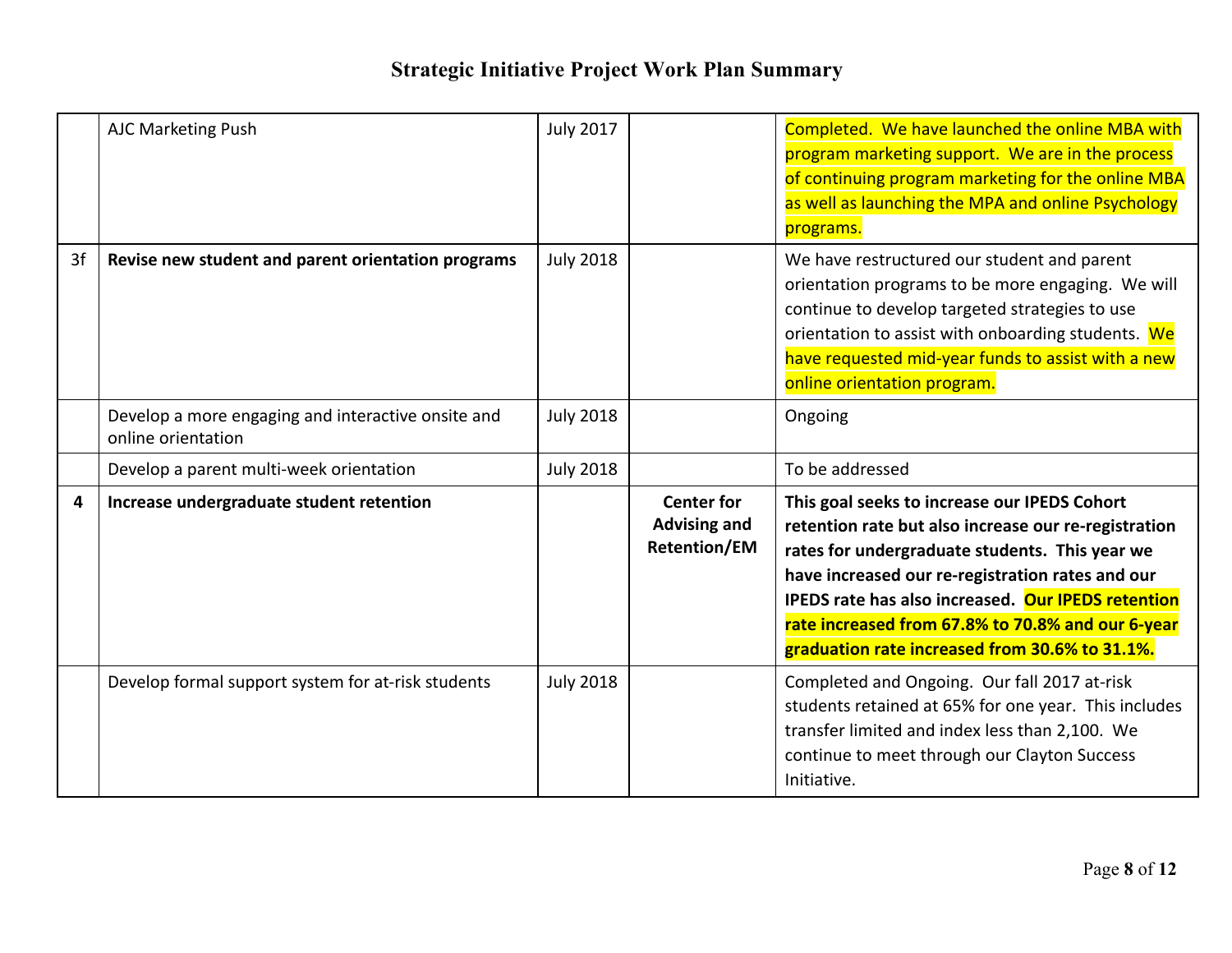| Develop academic support course/program for<br>students residing on campus with a GPA below 2.0.                                               | <b>July 2018</b> | Ongoing. This spring we are requiring students<br>residing in Laker Hall with less than a 2.0 GPA to<br>participate in academic coaching.                                                                                                                |
|------------------------------------------------------------------------------------------------------------------------------------------------|------------------|----------------------------------------------------------------------------------------------------------------------------------------------------------------------------------------------------------------------------------------------------------|
| Review current policies and practices interfering with<br>student progression (withdrawal, major change, course<br>sub)                        | <b>July 2018</b> | Ongoing. We have modified the withdrawal process<br>to include notifications to staff and faculty with a<br>grace period to permit proactive actions on behalf of<br>the staff and faculty. Major changes and course subs<br>are currently under review. |
| Develop student engagement opportunities on<br>weekends.                                                                                       | <b>July 2018</b> | Reassessed.                                                                                                                                                                                                                                              |
| Report on retention rates by student type, sub student<br>populations, and major annually aiming to develop<br>strategies for each population. | <b>July 2018</b> | In progress. Retention rates have been shared with<br>departments by major.                                                                                                                                                                              |
| New students enroll in math, 2 English, and 3 courses<br>within major in first two semesters.                                                  | <b>July 2018</b> | In progress. We have implemented this strategy and<br>established base lines.                                                                                                                                                                            |
| Develop block schedule for at-risk incoming students.                                                                                          | <b>July 2019</b> | To be addressed.                                                                                                                                                                                                                                         |
| Develop mid-term and other academic support<br>communication.                                                                                  | <b>July 2018</b> | Completed and ongoing. Multiple communication is<br>sent to students. We are evaluating the messages<br>and seeking to consolidate our efforts with targeted<br>approaches to specific populations.                                                      |
| Create a University Retention Action Team to provide<br>immediate action for low retention populations                                         | <b>July 2019</b> | In progress                                                                                                                                                                                                                                              |
| Move entirely to Degree Works                                                                                                                  | <b>July 2018</b> | Near complete.                                                                                                                                                                                                                                           |
| Develop Degree Course Maps                                                                                                                     | <b>July 2018</b> | In progress. Our degree maps were based on the<br>2015-2016 curriculum. We are in the process of<br>updating the maps. (Complete)                                                                                                                        |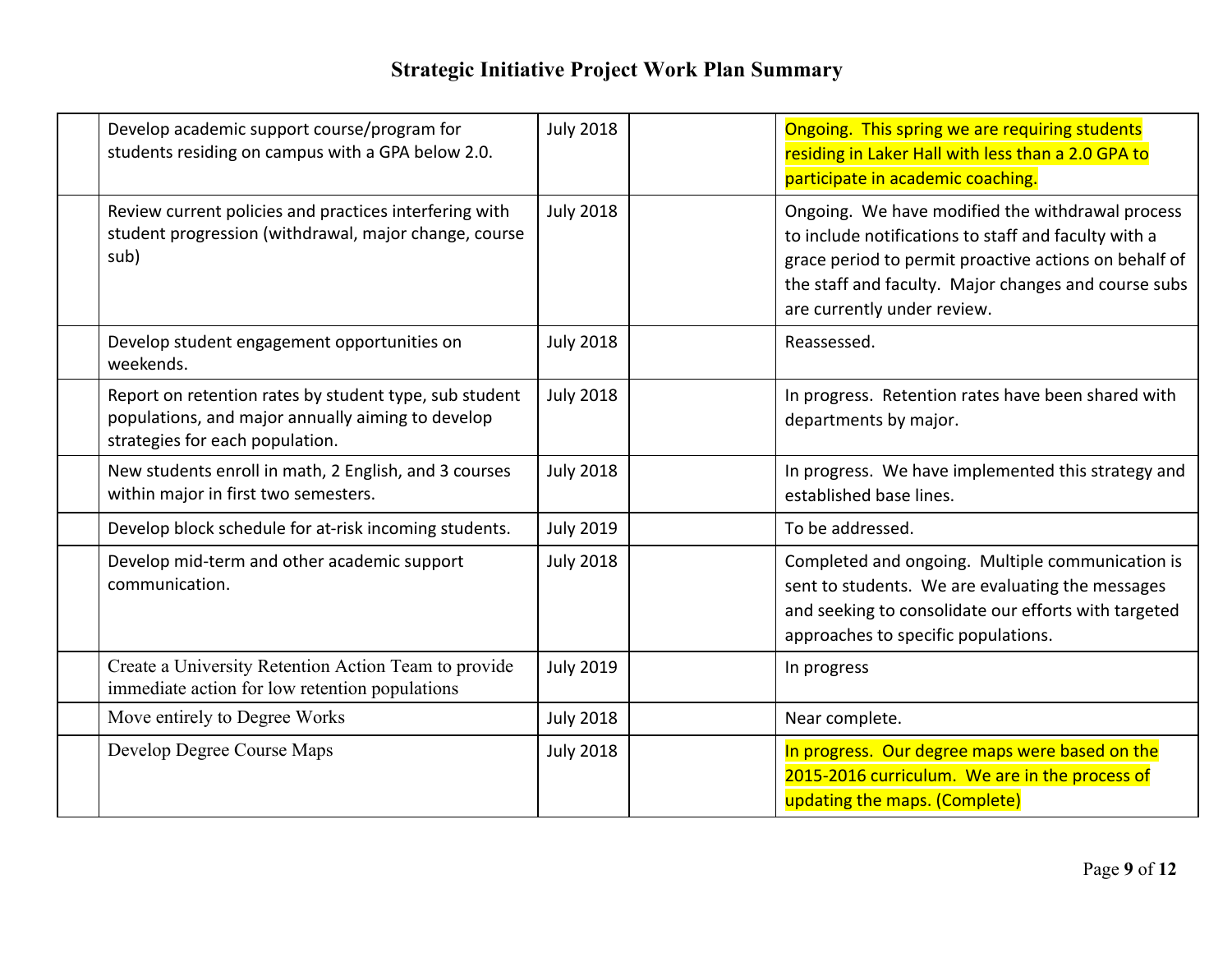|   | Leverage SSC Campus Software and data analytics in<br>identifying at-risk students, developing interventions,<br>and to inform institutional student support services. | <b>July 2019</b> |                         | In progress. Multiple offices are utilizing SSC in<br>collaboration with a variety of support strategies.                                                                                                                                                                                                                                                                                                             |
|---|------------------------------------------------------------------------------------------------------------------------------------------------------------------------|------------------|-------------------------|-----------------------------------------------------------------------------------------------------------------------------------------------------------------------------------------------------------------------------------------------------------------------------------------------------------------------------------------------------------------------------------------------------------------------|
| 5 | Increase graduate student enrollment                                                                                                                                   |                  |                         |                                                                                                                                                                                                                                                                                                                                                                                                                       |
|   | <b>Expand Online Options</b>                                                                                                                                           | <b>July 2019</b> | <b>Academic Affairs</b> | Ongoing - The MBA program added an online option<br>which increased their new student enrollment from<br>47 to 75.                                                                                                                                                                                                                                                                                                    |
|   | Develop additional Graduate Programs                                                                                                                                   | <b>July 2021</b> | <b>Academic Affairs</b> | In process.                                                                                                                                                                                                                                                                                                                                                                                                           |
|   | Combine undergraduate and graduate recruitment<br>efforts and processes.                                                                                               | <b>July 2018</b> | Admissions/EM           | We have merged the undergraduate and graduate<br>student admission offices. Through this process we<br>have outlined processes that are being streamlined<br>and others that are being absorbed by the<br>undergraduate staff such as processing. This is<br>allowing us to recruit more and focus on new<br>student enrollment. This fall realized an increase in<br>new graduate student enrollment over fall 2017. |
|   | Move duplicated functions of Graduate Office to the<br>duplicating office (graduation certification, catalog<br>development)                                           | <b>July 2019</b> | Admissions/EM/<br>SoGS  | Ongoing - We have mapped out the functions which<br>need to be moved and completed some of those<br>relocations such as catalog development. Faculty<br>record keeping and graduation certification is in<br>progress and should be complete in spring 2019.                                                                                                                                                          |
| 6 | Improve administrative functions associated with<br>student progression.                                                                                               |                  |                         |                                                                                                                                                                                                                                                                                                                                                                                                                       |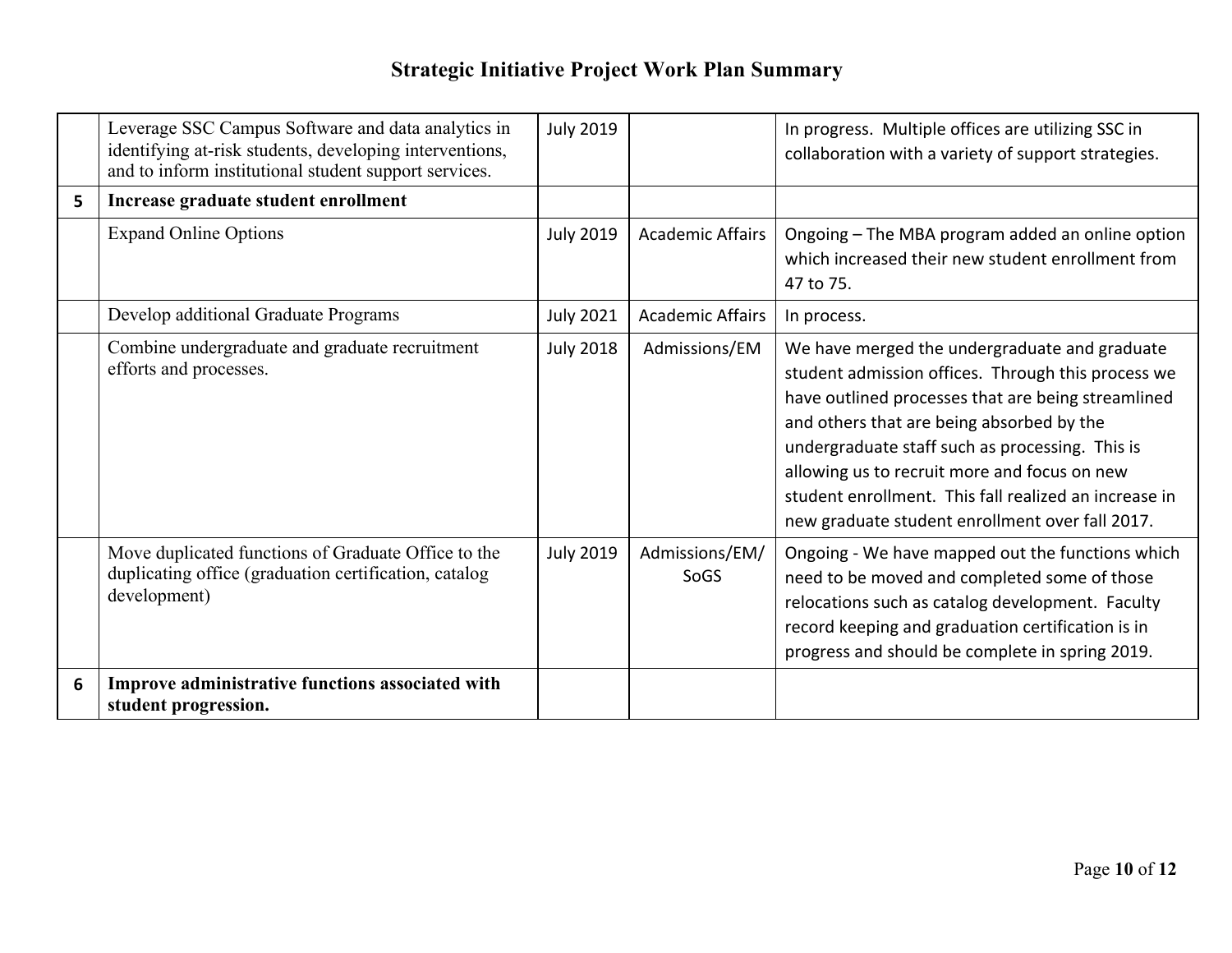| <b>Audit Communication to Students</b><br>FA Award Letter<br>Automated Emails Based on Major<br>Student Bill and account communication<br>Major Changes/Withdrawals<br>Nudges to Accept Aid or Process Documents | <b>July 2018</b> | Financial Aid/EM                                          | In progress - We have improved our communication<br>regarding fee payment deadline, financial aid status,<br>withdrawals, and proactive nudges. We continue to<br>review solutions for our FA award letter. We are<br>now changing our FERPA policy to encourage parent<br>support. The policy will be used for Advising, Bursar,<br><b>Financial Aid, and the Registrar Offices.</b>                   |
|------------------------------------------------------------------------------------------------------------------------------------------------------------------------------------------------------------------|------------------|-----------------------------------------------------------|---------------------------------------------------------------------------------------------------------------------------------------------------------------------------------------------------------------------------------------------------------------------------------------------------------------------------------------------------------------------------------------------------------|
| Review SAP Policy, Process, and Support                                                                                                                                                                          | <b>July 2019</b> | Financial<br>Aid/Center for<br>Academic<br><b>Success</b> | Ongoing - We have reworked our SAP policy and<br>have collaborated in the development of our support<br>services for SAP students.                                                                                                                                                                                                                                                                      |
| Add verification software in the Financial Aid Office                                                                                                                                                            | <b>July 2018</b> | <b>Financial Aid</b>                                      | Completed. We added a technology solution to our<br>verification process. This has allowed us to complete<br>verification in 2 days versus 2 weeks, reduce the<br>number of staff working on verification from 4 to 1,<br>decreased the time a student is selected for<br>verification to completely processed in half, and<br>increased the percentage of students who have<br>completed verification. |
| Enhance Academic Support for Students who Need It                                                                                                                                                                | <b>July 2019</b> | Center for<br>Academic<br><b>Success</b>                  | In progress - We have targeted Supplemental<br>Instruction for critical courses impacting student<br>retention. Fall 2019 will realize an increase in the<br>number of courses being supported by Supplemental<br>Instruction.                                                                                                                                                                          |